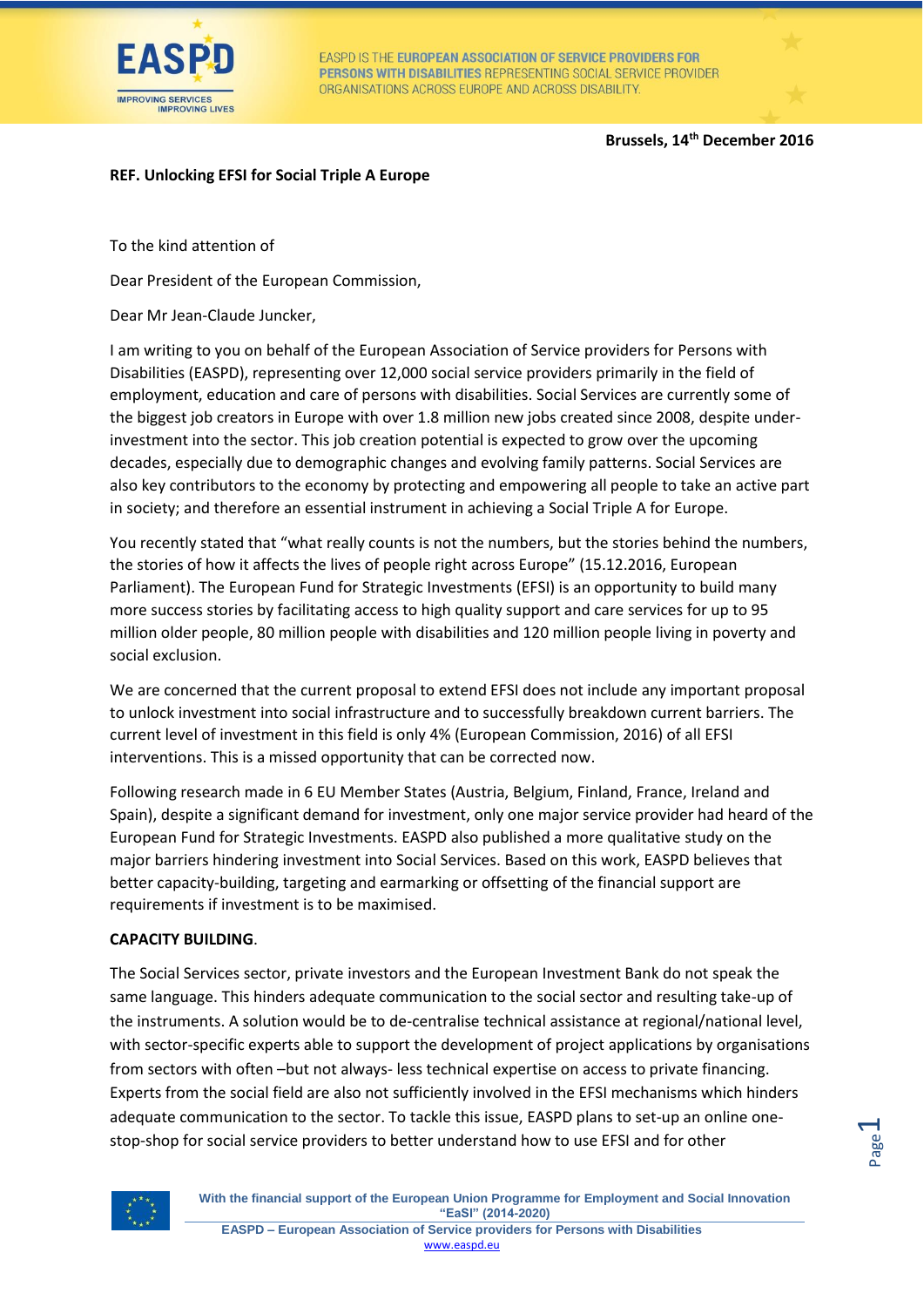

stakeholders to better understand the social services sector. More would nonetheless need to be done on the governance side to support this type of activity.

## **TARGETING**.

Whilst EFSI instruments do not de facto exclude social services, neither do they particularly support investment into the sector with often very rigid criteria open for more general types of enterprises. Social services are by nature more likely to fulfil the additionality condition for benefitting from the ESFI interventions. Developing Sectoral investment platforms at regional/national level, supported by umbrella networks at European level, can support the development of projects from a broader variety of sectors. The EIB should also reduce the threshold for the Infrastructure & Innovation Window for projects in the field of Social Services. Finally we consider that EFSI decision making bodies would benefit from expertise in the social services sector to ensure these projects get the attention they deserve which otherwise would risk not being taken on board because their features do not fit the traditional financial and banking criteria.

#### **EARMARKING or OFF SETTING**.

In our view, a Social Triple A for Europe means a Europe which empowers all people to take full part in society. This means that young people should have access to inclusive and quality education and jobs; persons with disabilities should be able to participate in society on an equal basis; elderly people should be able to stay as long as possible in their community; and parents should be able to work if they wish to. To achieve this, Europe must help to modernise the continent's health and social care systems, schools and housing to make them fit for this purpose for the coming decades. Public and private investment is needed to make this happen. In its current framework, EFSI has led to significant investment in SMEs, transport, energy and digitalisation. However, under 4% has been dedicated to Social Infrastructure, despite the important need for additional investment. Under 1% has gone to social services, even with the significant and growing demand and the sector's job creation potential. Given the proposal to earmark 40% of EFSI financing for infrastructure and innovation window for projects in line with COP21 commitments, EASPD proposes to also earmark or offset between 15% and 25% for projects that pro-actively contribute to modernising social infrastructure in Europe.

#### **WE SHARE GOALS**

The extension of EFSI is an opportunity to ensure that it continues to contribute to jobs, growth and investment. Efforts should be made to ensure that EFSI also contributes to achieving a Social Triple A for Europe and to the implementation of the European Pillar of Social Rights.

EASPD would also welcome a meeting to further elaborate on these options with you or your team in the near future.

We very much look forward to your response.

Yours sincerely,

Mr Jim Crowe Mr Luk Zelderloo

President EASPD Secretary General EASPD